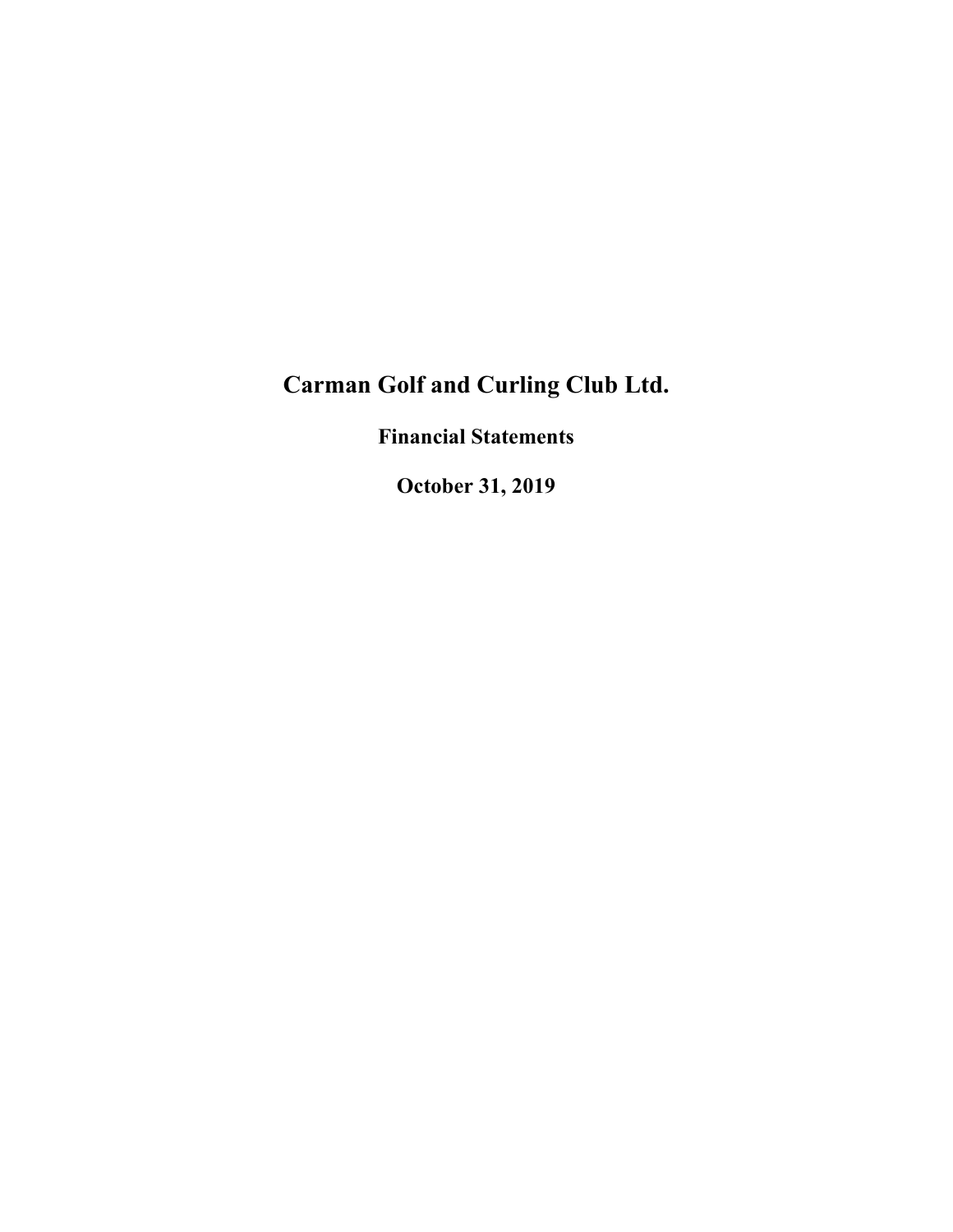**October 31, 2019**

## **Table of Contents**

| Review Engagement Report               |    |
|----------------------------------------|----|
| <b>Statement of Financial Position</b> | ∍  |
| Statement of Changes in Net Assets     | 4  |
| <b>Statement of Operations</b>         |    |
| Statement of Cash Flows                | 6  |
| Notes to the Financial Statements      | 7  |
| <b>Schedules</b>                       | 13 |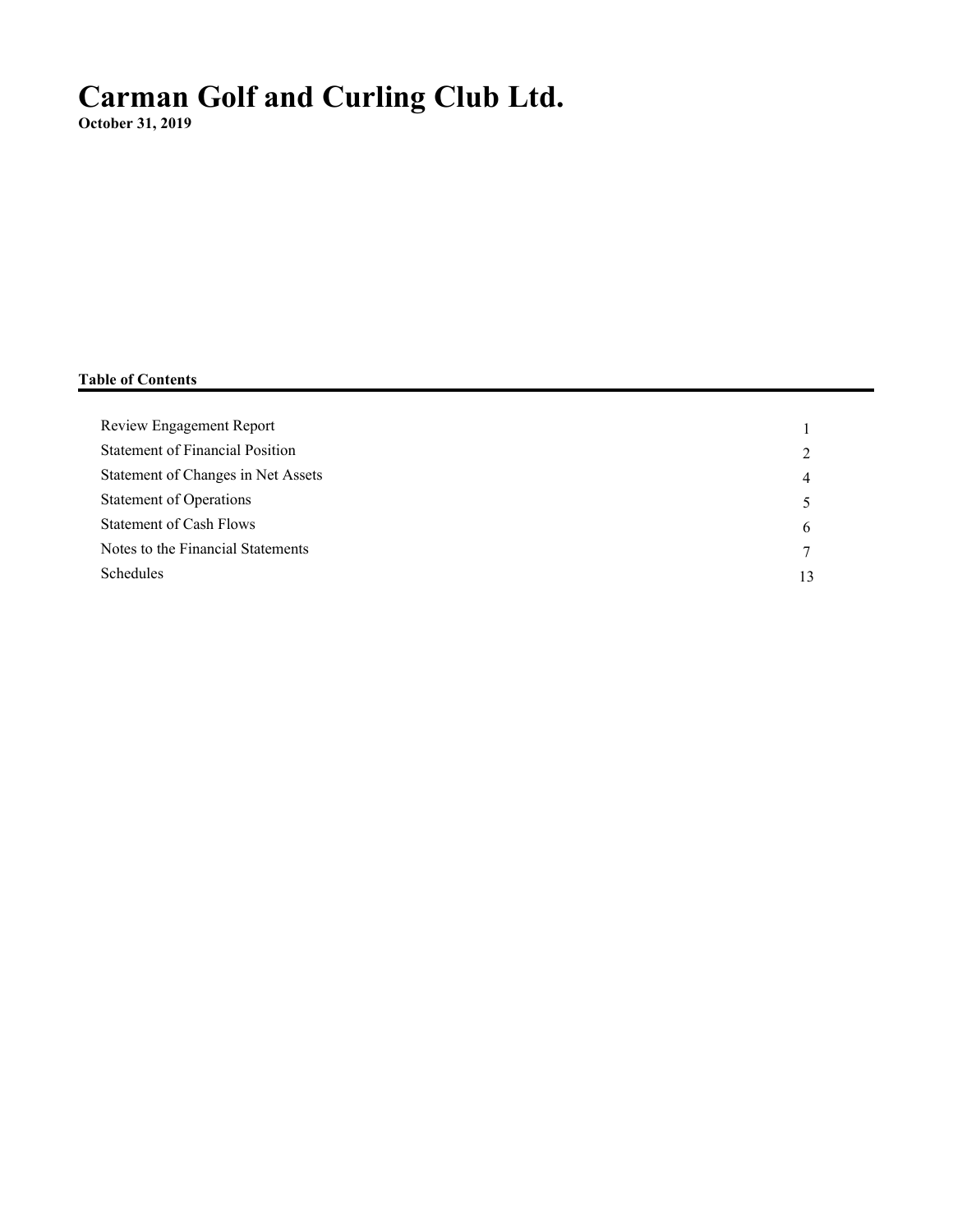To the Board Carman Golf and Curling Club Ltd.

We have reviewed the accompanying financial statements of Carman Golf and Curling Club Ltd. that comprise the statement of financial position as at October 31, 2019, and the statements of operations, changes in net assets and cash flows for the year then ended, and a summary of significant accounting policies and other explanatory information.

### *Management's Responsibility for the Financial Statements*

Management is responsible for the preparation and fair presentation of these financial statements in accordance with Canadian accounting standards for not-for-profit organizations, and for such internal control as management determines is necessary to enable the preparation of financial statements that are free from material misstatement, whether due to fraud or error.

#### *Practitioner's Responsibility*

Our responsibility is to express a conclusion on the accompanying financial statements based on our review. We conducted our review in accordance with Canadian generally accepted standards for review engagements, which require us to comply with relevant ethical requirements.

A review of financial statements in accordance with Canadian generally accepted standards for review engagements is a limited assurance engagement. The practitioner performs procedures, primarily consisting of making inquiries of management and others within the entity, as appropriate, and applying analytical procedures, and evaluates the evidence obtained.

The procedures performed in a review are substantially less in extent than, and vary in nature from, those performed in an audit conducted in accordance with Canadian generally accepted auditing standards. Accordingly, we do not express an audit opinion on these financial statements.

#### *Conclusion*

Based on our review, nothing has come to our attention that causes us to believe that the financial statements do not present fairly, in all material respects, the financial position of Carman Golf and Curling Club Ltd. as at October 31, 2019, and the results of its operations and its cash flows for the year then ended in accordance with Canadian accounting standards for notfor-profit organizations.

George + Associates

**George & Associates Chartered Professional Accountants Inc.**

Carman, Manitoba February 12, 2020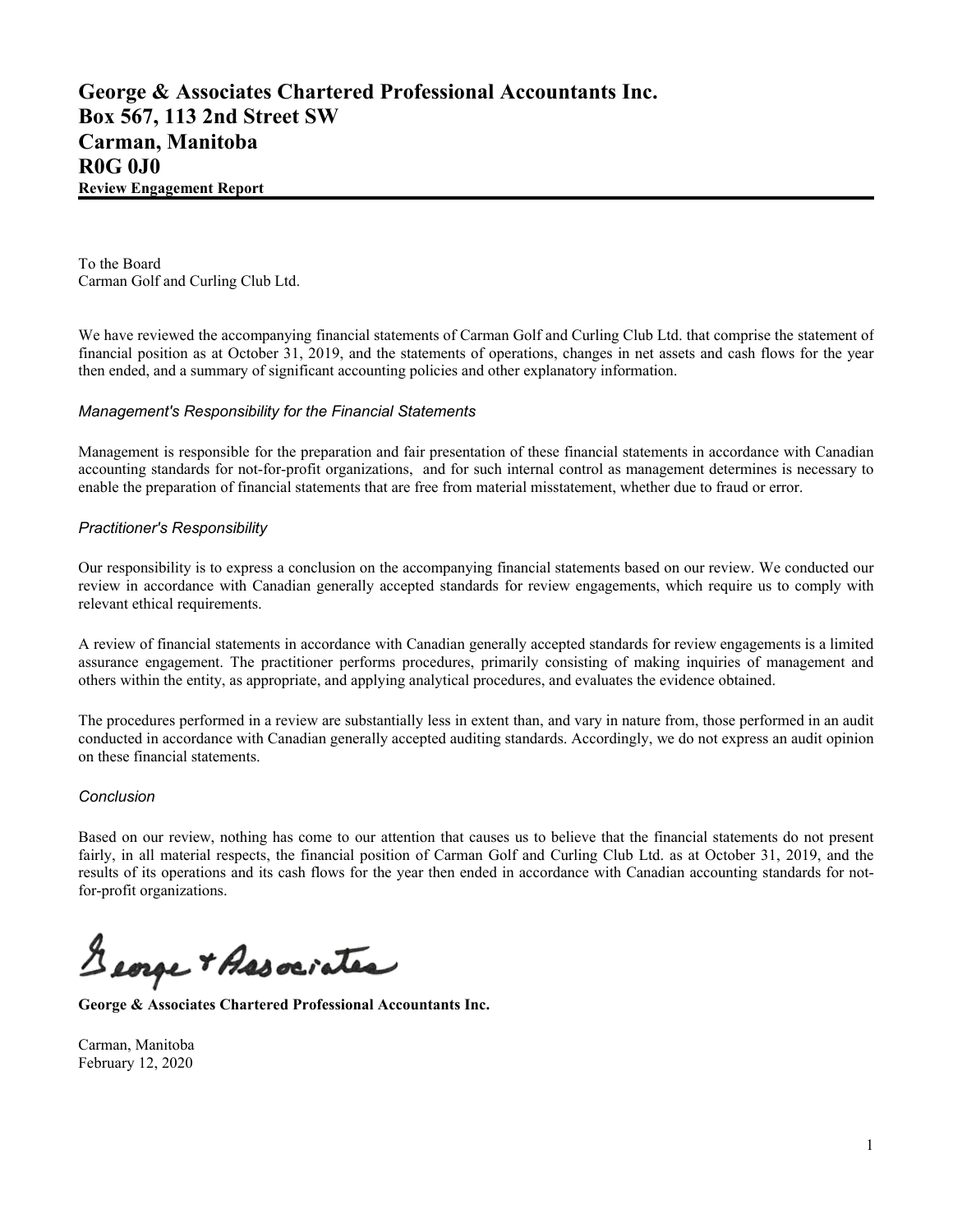### **Statement of Financial Position**

**October 31, 2019**

|                                               |    | 2019         | 2018        |
|-----------------------------------------------|----|--------------|-------------|
| <b>Assets</b>                                 |    |              |             |
| <b>Current Assets</b>                         |    |              |             |
| Cash and short term investments               |    |              |             |
| Unrestricted                                  | \$ | 665 \$       | 19,475      |
| Restricted (note 6)                           |    | 8,423        | 18,297      |
| Accounts receivable                           |    | 20,063       | 30,930      |
| Inventory                                     |    | 2,000        | 2,000       |
| Due from government agencies                  |    |              | 4,125       |
| Prepaid expenses                              |    | 24,674       | 3,702       |
|                                               |    | 55,825       | 78,529      |
| Property, Plant and Equipment (notes 2 and 3) |    |              |             |
| Cost                                          |    | 3,859,465    | 3,807,779   |
| Accumulated amortization                      |    | (2,579,409)  | (2,442,549) |
|                                               |    | 1,280,056    | 1,365,230   |
| <b>Total Assets</b>                           | S  | 1,335,881 \$ | 1,443,759   |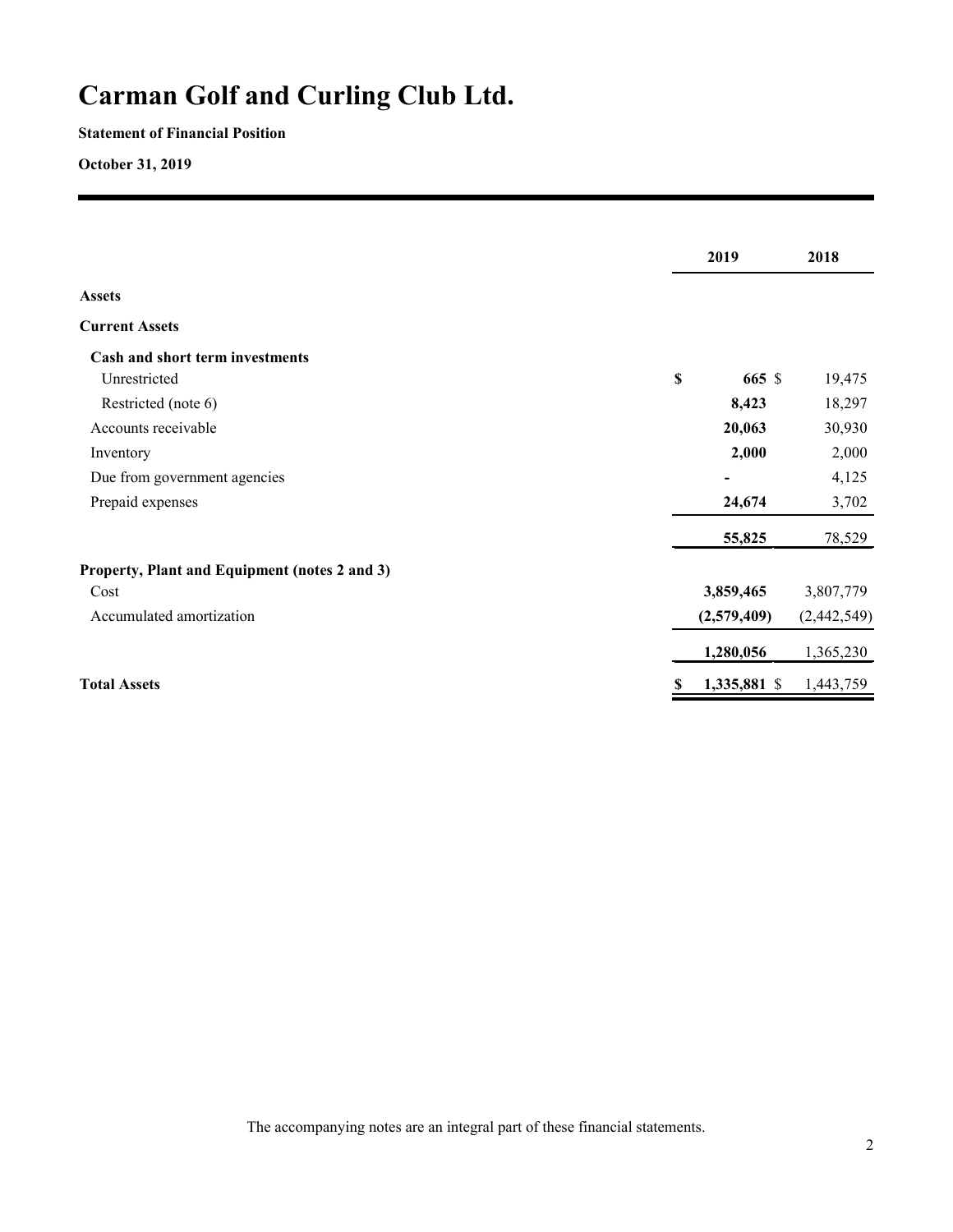### **Statement of Financial Position**

**October 31, 2019**

|                                                  | 2019            | 2018      |
|--------------------------------------------------|-----------------|-----------|
| <b>Liabilities and Net Assets</b>                |                 |           |
| <b>Current Liabilities</b>                       |                 |           |
| Bank indebtedness (note 4)                       | \$<br>38,728 \$ |           |
| Accounts payable and accrued liabilities         | 53,696          | 59,543    |
| Due to government agencies                       | 3,431           |           |
| Current portion of callable term debt (note 7)   | 67,107          | 68,512    |
| Deferred income                                  | 35,016          | 43,379    |
|                                                  | 197,978         | 171,434   |
| <b>Long-term Liabilities</b>                     |                 |           |
| Callable term debt (note 7)                      | 406,280         | 469,477   |
| Deferred contributions (note 5)                  | 51,064          | 30,493    |
|                                                  | 457,344         | 499,970   |
| <b>Total Liabilities</b>                         | 655,322         | 671,404   |
| <b>Net Assets</b>                                |                 |           |
| Share capital (note 9)                           | 9,675           | 12,250    |
| Internally restricted - Maintenance reserve fund | 8,423           | 18,297    |
| Unrestricted                                     | 662,461         | 741,808   |
|                                                  | 680,559         | 772,355   |
| <b>Total Liabilities and Net Assets</b>          | 1,335,881 \$    | 1,443,759 |

### **Approved on Behalf of the Board:**

\_\_\_\_\_\_\_\_\_\_\_\_\_\_\_\_\_\_\_\_\_\_\_\_\_\_\_\_\_, Director

\_\_\_\_\_\_\_\_\_\_\_\_\_\_\_\_\_\_\_\_\_\_\_\_\_\_\_\_\_, Director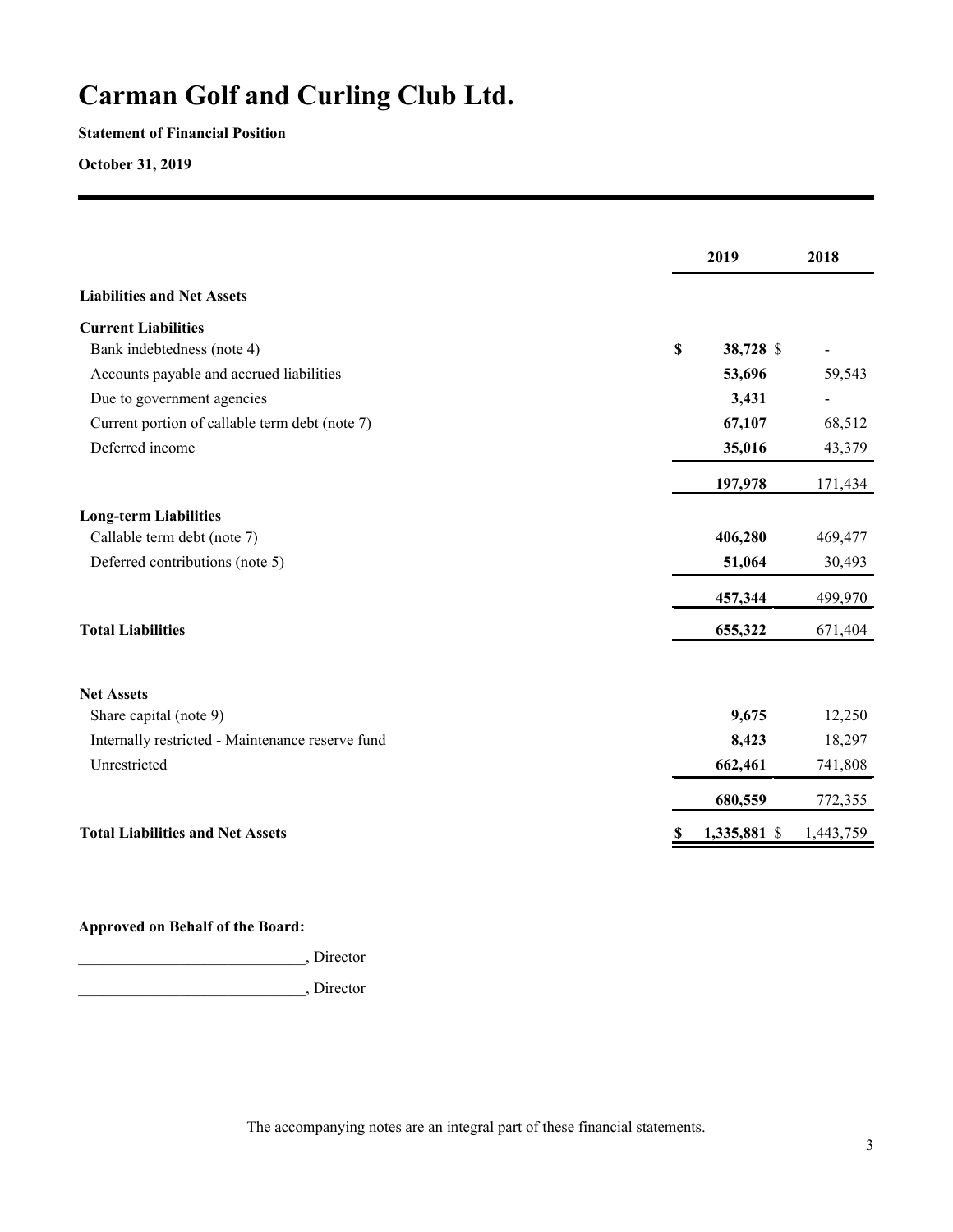### **Statement of Changes in Net Assets**

### **For the Year Ended October 31, 2019**

|                                                                                                             |   | <b>Internally</b><br><b>Restricted</b><br><b>Maintenance</b><br><b>Reserve</b> |   | <b>Unrestricted</b> | 2019      | 2018     |
|-------------------------------------------------------------------------------------------------------------|---|--------------------------------------------------------------------------------|---|---------------------|-----------|----------|
| Balance, beginning of year                                                                                  | S | 18,297                                                                         | S | 741.808             | 760,105   | 833,055  |
| Excess (deficiency) of revenues over expenses<br>Appropriation of maintenance reserve funds to unrestricted |   | 124                                                                            |   | (89,345)            | (89, 221) | (72,950) |
| (net)                                                                                                       |   | (9,998)                                                                        |   | 9.998               |           |          |
| Balance, end of year                                                                                        |   | 8,423                                                                          |   | 662,461             | 670,884   | 760,105  |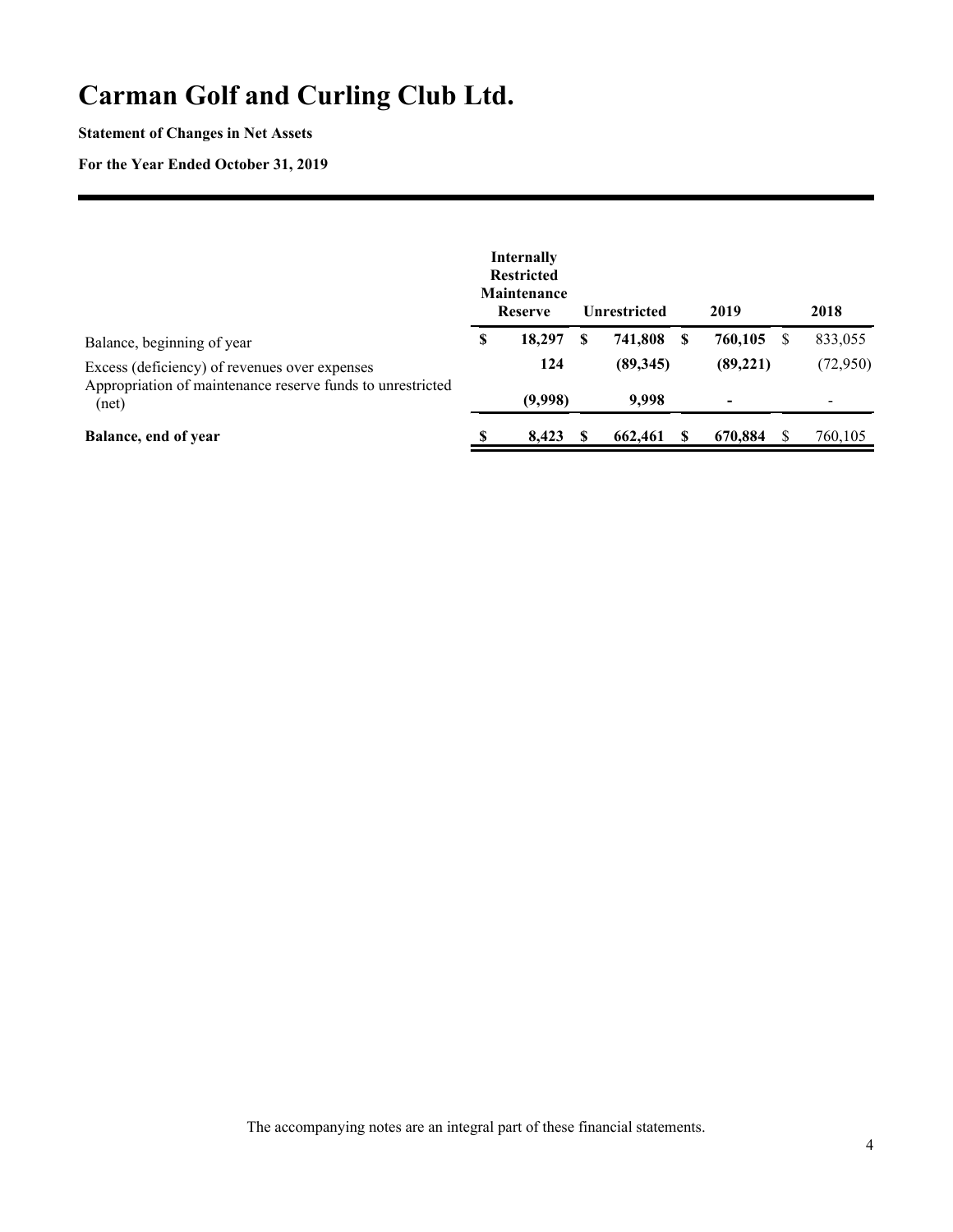## **Statement of Operations**

**For the Year Ended October 31, 2019**

|                                                    |             | 2019           | 2018       |
|----------------------------------------------------|-------------|----------------|------------|
| Revenue                                            |             |                |            |
| Golf                                               | $\mathbb S$ | 575,368 \$     | 570,740    |
| Curling                                            |             | 85,398         | 93,457     |
| Restaurant                                         |             | 78,275         | 78,000     |
|                                                    |             | 739,041        | 742,197    |
| <b>Expenses</b>                                    |             |                |            |
| Golf                                               |             | 551,573        | 546,199    |
| Curling                                            |             | 98,128         | 99,751     |
| Restaurant                                         |             | 42,090         | 45,586     |
|                                                    |             | 691,791        | 691,536    |
| Excess of revenue over expenses before other items |             | 47,250         | 50,661     |
| Other items                                        |             |                |            |
| Amortization of tangible assets                    |             | (140, 589)     | (129, 028) |
| Amortization of deferred contributions             |             | 4,118          | 2,271      |
| Gains on disposal of tangible capital assets       |             |                | 3,146      |
|                                                    |             | (136, 471)     | (123, 611) |
| Deficiency of revenue over expenses for the year   |             | $(89, 221)$ \$ | (72, 950)  |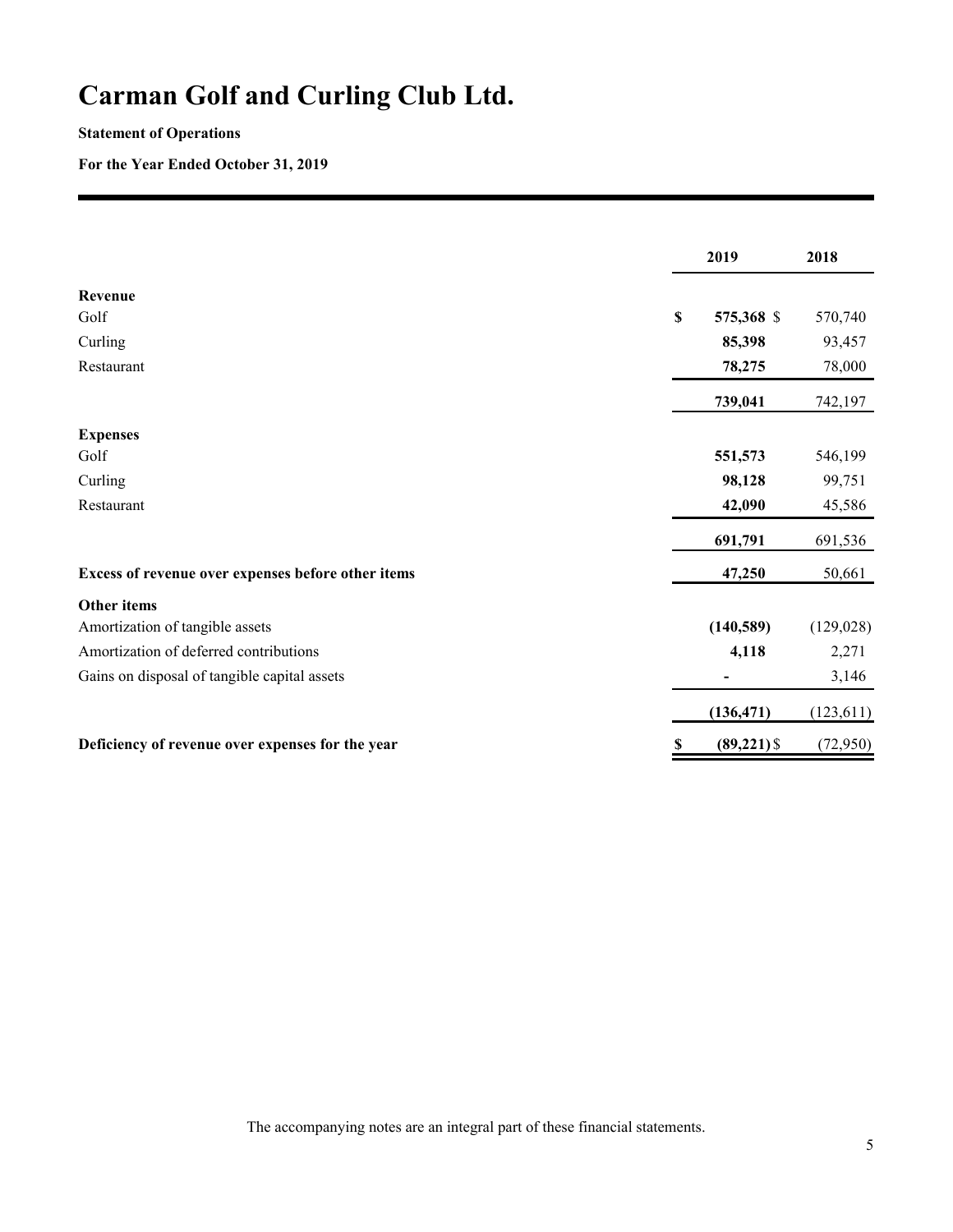**Statement of Cash Flows**

**For the Year Ended October 31, 2019**

|                                                      | 2019                 | 2018       |
|------------------------------------------------------|----------------------|------------|
| CASH FLOWS FROM (TO) OPERATING ACTIVITIES:           |                      |            |
| Deficiency of revenues over expenses for the year    | \$<br>$(89, 221)$ \$ | (72,950)   |
| Items not affecting cash                             |                      |            |
| Amortization of property, plant and equipment        | 140,587              | 129,028    |
| Amortization of deferred contributions               | (4, 118)             | (2,271)    |
| (Gain) loss on disposal of assets                    |                      | (3,146)    |
| Changes in non-cash working capital                  |                      |            |
| Accounts receivable                                  | 10,867               | (24, 642)  |
| Prepaid expenses                                     | (20, 972)            | 1,063      |
| Accounts payable and accrued liabilities             | (5, 846)             | 24,754     |
| Deferred revenue                                     | (8,363)              | 5,229      |
| Due to/from government agencies                      | 7,556                | (20, 520)  |
| TOTAL CASH FLOWS FROM (TO) OPERATING ACTIVITIES      | 30,490               | 36,545     |
| <b>CASH FLOWS FROM (TO) INVESTING ACTIVITIES:</b>    |                      |            |
| Maintenance reserve fund                             | 9,874                | (857)      |
| Additions to tangible capital assets                 | (56, 215)            | (324, 467) |
| Proceeds from sale of tangible capital assets        | 800                  | 11,000     |
| TOTAL CASH FLOW FROM (TO) INVESTING ACTIVITIES       | (45, 541)            | (314, 324) |
| <b>CASH FLOWS FROM (TO) FINANCING ACTIVITIES:</b>    |                      |            |
| Common shares issued (redemptions)                   | (2,575)              | 275        |
| Proceeds from callable term debt                     |                      | 368,500    |
| Repayments of callable term debt                     | (64, 601)            | (116, 921) |
| Proceeds from deferred contributions                 | 24,689               | 23,414     |
| TOTAL CASH FLOW FROM (TO) FINANCING ACTIVITIES       | (42, 487)            | 275,268    |
| Net increase (decrease) in cash and cash equivalents | (57, 538)            | (2,511)    |
| Cash and cash equivalents at beginning of year       | 19,475               | 21,986     |
| Cash and cash equivalents at end of year             | \$<br>$(38,063)$ \$  | 19,475     |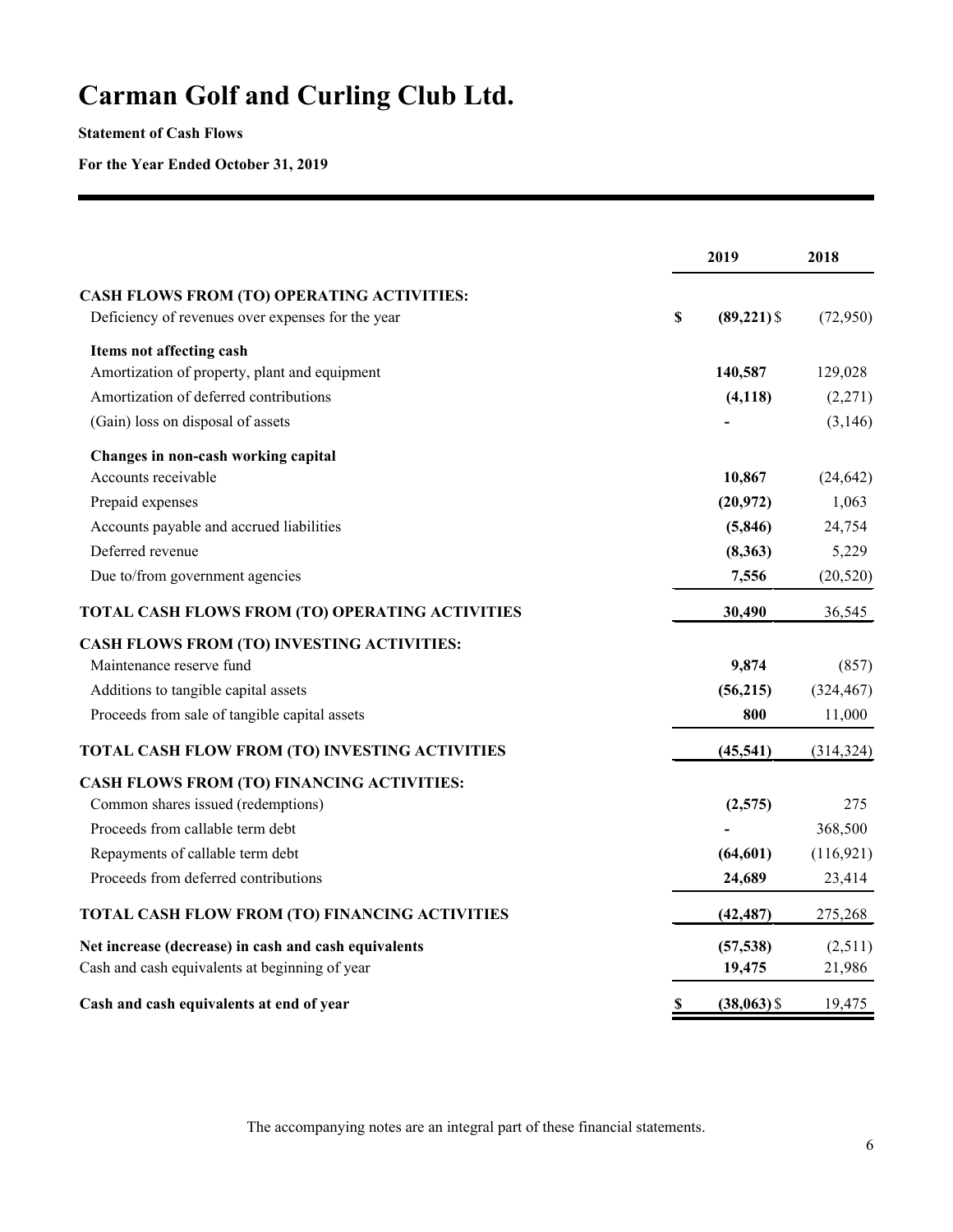**Notes to the Financial Statements**

#### **For the Year Ended October 31, 2019**

#### **1 Purpose of the Organization**

Carman Golf and Curling Club Ltd. is a not-for-profit organization incorporated under the laws of Manitoba and is exempt from income tax under section 149(1) of the Income Tax Act.

The organization, operates in Carman, Manitoba and is engaged in the operation of a golf course and curling club, and the leasing of a restaurant.

#### **2 Significant accounting policies**

#### **a. Basis of presentation**

These financial statements have been prepared in accordance with Canadian accounting standards for not-for-profit organizations (ASNPO).

#### **b. Use of Estimates**

The preparation of financial statements in accordance with Canadian accounting standards for not-for-profit organizations requires management to make estimates and assumptions that affect the reported amounts of assets and liabilities, the disclosure of contingent assets and liabilities at the date of the financial statements and the reported amounts of revenues and expenses during the reported period. Differences in actual results from prior estimates are taken into account at the time the differences are determined.

The significant items subject to such estimates and assumptions include valuation of accounts receivable, inventory and the estimated useful life of buildings and equipment. Actual results could differ from those estimates.

### **c. Financial instruments**

Measurement of financial instruments:

The organization initially measures its financial assets and liabilities at fair value, except for certain related party transactions that are measured at the carrying amount or exchange amount as appropriate.

The organization subsequently measures all its financial assets and liabilities at cost or amortized cost. except for investments in equity instruments that are quoted in an active market, which are measured at fair value. Changes in the fair value of these financial instruments are recognized in income in the period incurred.

Transaction costs:

Transaction costs related to financial instruments that will be subsequently measured at fair value are recognized in income in the period incurred. Transaction costs related to financial instruments subsequently measured at amortized cost are included in the original cost of the asset or liability and recognized in income over the life or the instrument using the straight-line method.

#### **d. Inventory**

Inventory is stated at the lower of cost and net realizable value. Cost is determined on a first-in, first-out basis.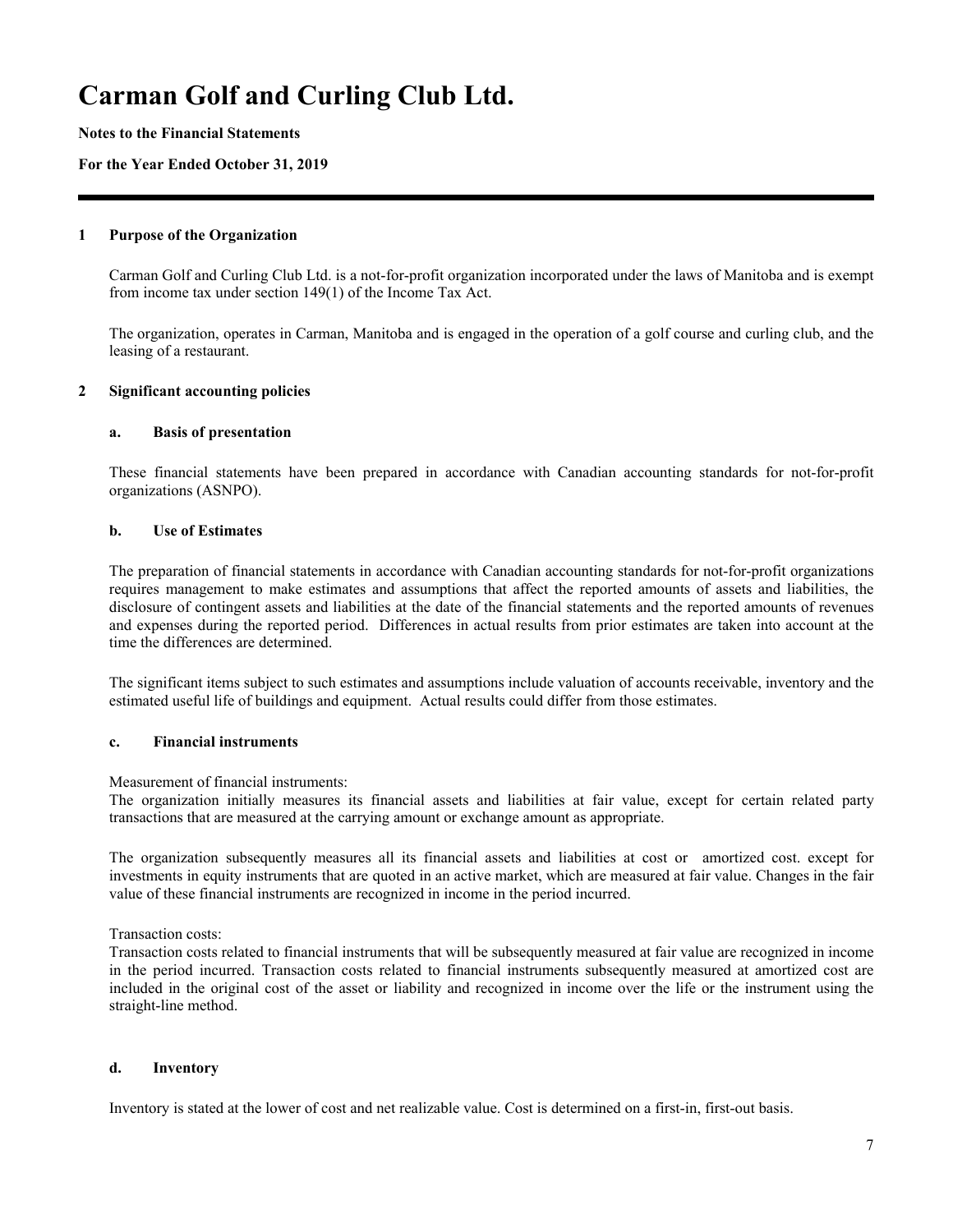**Notes to the Financial Statements**

**For the Year Ended October 31, 2019**

#### **2 Significant accounting policies continued**

#### **e. Property, Plant and Equipment**

Property, plant and equipment are stated at cost and amortized over their estimated useful lives using the following methods and annual rates:

|                  | Rate     | <b>Method</b>     |
|------------------|----------|-------------------|
| <b>Buildings</b> | 40 years | straight line     |
| Clubhouse        | 40 years | straight line     |
| Paving           | 10 years | straight line     |
| Equipment        | 10 years | straight line     |
| Vehicles         | 15%      | declining balance |

A half year's amortization is taken in the year of acquisition and no amortization is recorded in the year of disposal.

### **f. Revenue recognition**

The organization follows the deferral method of accounting for contributions. Restricted contributions are recognized as revenue in the year in which the related expenses are incurred. Unrestricted contributions are recognized as revenue when they are received or receivable insofar the amount to be received can be reasonably estimated and collection is reasonably assured.

Revenue from green fees and cart rentals is recognized daily upon granting customers access to the facilities.

Revenue from memberships, curling fees and rent are recognized as services when rendered, proportionately over the fiscal period to which they relate.

Revenues from fundraising are recognized when the activity is held.

### **g. Contributed materials and services**

Contributed services or materials, the fair value of which are difficult to determine are not recognized in the financial statements.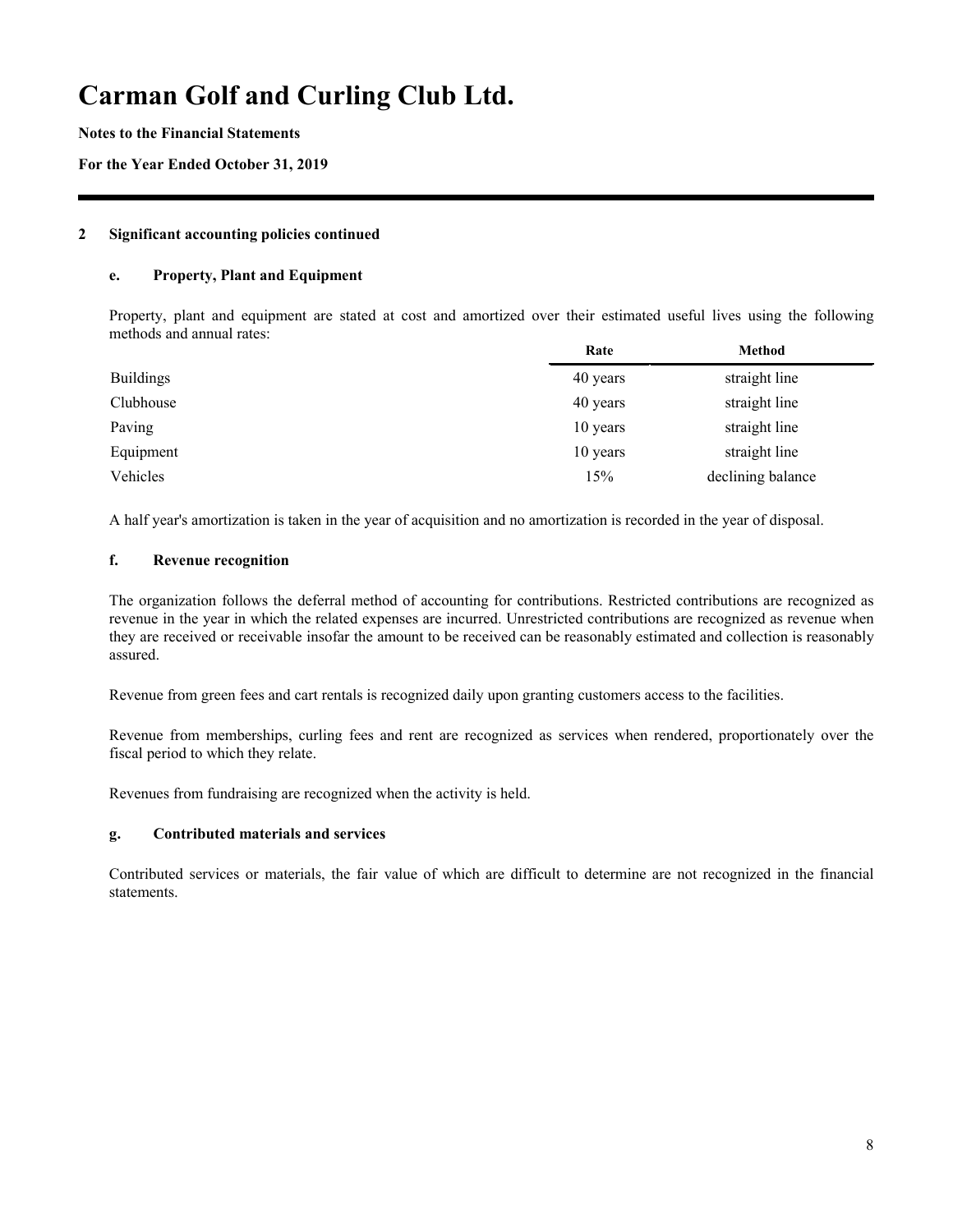**Notes to the Financial Statements**

**For the Year Ended October 31, 2019**

#### **3 Property, Plant and Equipment**

|                   | 2019             | 2019                        |   | 2019                         | 2018             |
|-------------------|------------------|-----------------------------|---|------------------------------|------------------|
|                   | Cost             | Accumulated<br>Amortization |   | <b>Net Value</b>             | <b>Net Value</b> |
| Land              | \$<br>236,172 \$ | ۰                           | S | 236,172 \$                   | 236,172          |
| Land improvements | 59,889           | -                           |   | 59,889                       | 59,889           |
| <b>Buildings</b>  | 226,646          | (187, 656)                  |   | 38,990                       | 44,249           |
| Clubhouse         | 1,456,870        | (985, 019)                  |   | 471,851                      | 467,361          |
| Paving            | 347,700          | (347,700)                   |   | $\blacksquare$               | 21,571           |
| Equipment         | 1,147,914        | (728, 533)                  |   | 419,381                      | 482,808          |
| Signage           | 32,544           |                             |   | 32,544                       | 28,205           |
| Irrigation        | 324,730          | (324, 730)                  |   | $\qquad \qquad \blacksquare$ | -                |
| Vehicles          | 27,000           | (5,771)                     |   | 21,229                       | 24,975           |
|                   | 3,859,465 \$     | $(2,579,409)$ \$            |   | 1,280,056 \$                 | 1,365,230        |

### **4 Bank indebtedness**

The organization has an authorized line of credit in the amount of \$100,000 from the Access Credit Union, bearing interest at the Access Base Rate and floating. At October 31, 2019 the Access base rate was 3.950%.

The line of credit is secured by real property.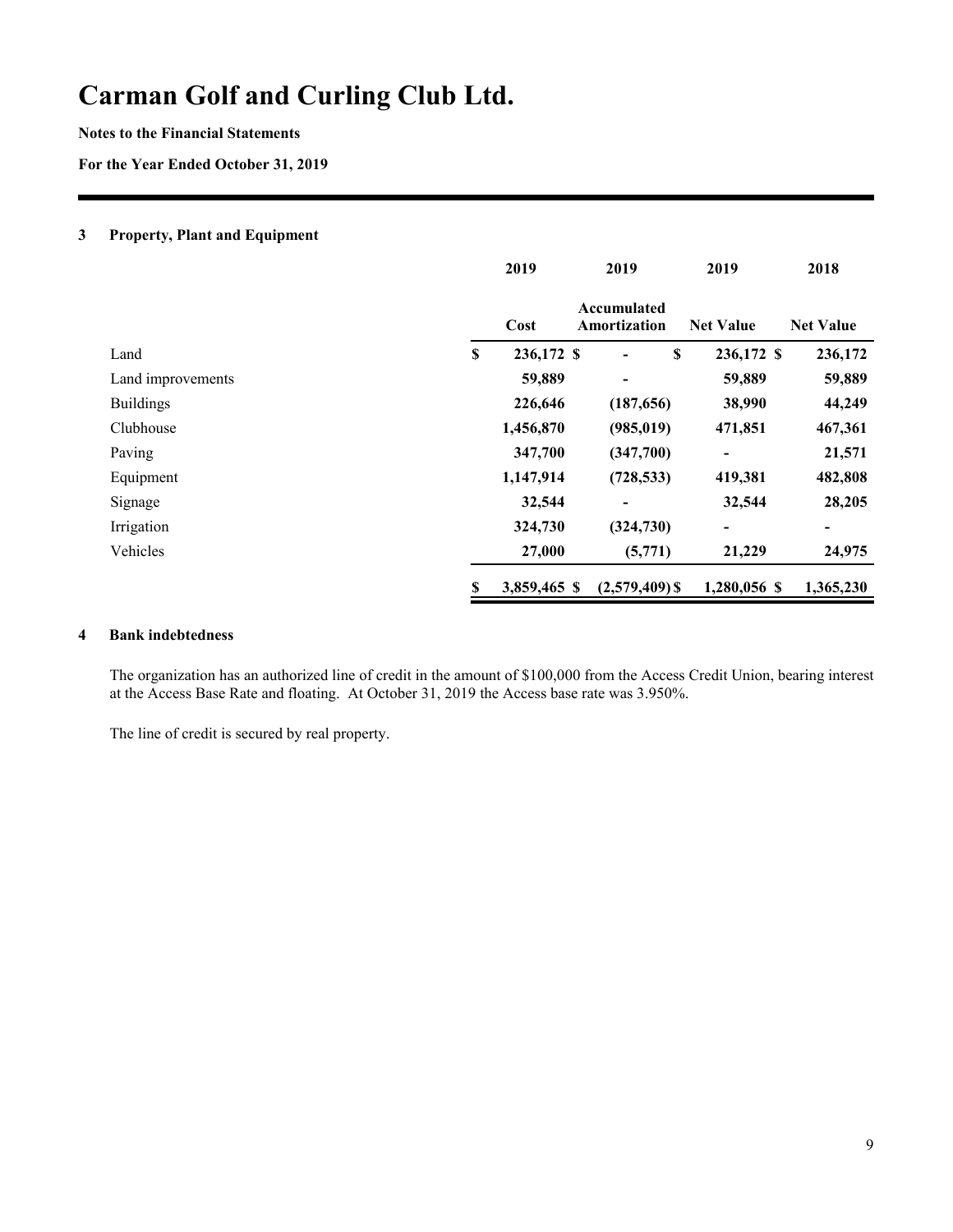**Notes to the Financial Statements**

**For the Year Ended October 31, 2019**

#### **5 Deferred contributions**

Deferred contributions related to capital assets include the unamortized portions of contributed capital assets and restricted contributions that will be used for the purchase of capital assets.

The changes for the year in the deferred contributions balance are as follows:

|                                                                     |   | 2019                  | 2018    |
|---------------------------------------------------------------------|---|-----------------------|---------|
| Deferred contributions, beginning of period                         | S | 30,493 \$             | 8,250   |
| Amounts received during the year related to future years            |   | 24,689                | 23,414  |
| Recognized as revenue in the year                                   |   | (4, 118)              | (1,171) |
| Deferred contributions, end of period                               |   | 51,064 \$             | 30,493  |
| The deferred contributions are from the following:                  |   |                       |         |
|                                                                     |   | 2019                  | 2018    |
| Manitoba Community Services Council Inc.                            | S | 7,150<br>$\mathbb{S}$ | 8,250   |
| Manitoba Community Places Program                                   |   | 9,008                 | 10,068  |
| Canadian Council of Provincial & Territorial Sport Federations Inc. |   | 10,894                | 12,175  |
| <b>Access Credit Union Grant</b>                                    |   | 2,850                 |         |
| Manitoba Sports Trust Fund                                          |   | 6,484                 |         |
| Manitoba Hydro Grant                                                |   | 12,190                |         |
| Member Capital Contributions                                        |   | 2,488                 |         |
|                                                                     | S | 51,064<br>S           | 30,493  |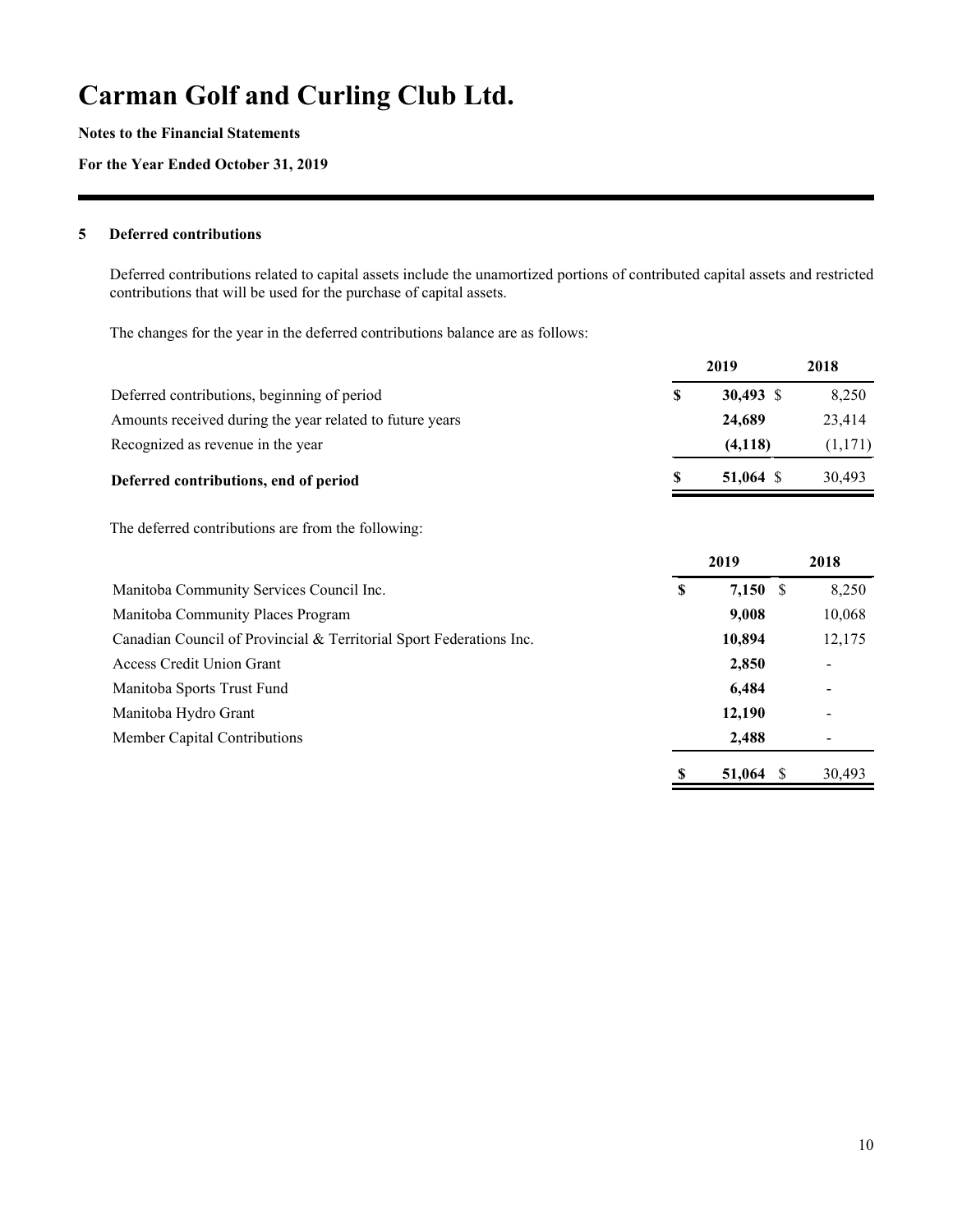**Notes to the Financial Statements**

**For the Year Ended October 31, 2019**

#### **6 Maintenance reserve fund**

The Board of Directors of the organization have internally restricted funds for the purposes of large maintenance projects. The organization may not use these internally restricted amounts for any other purposes without the approval of the Board of Directors.

|                                                  |    | 2019         | 2018     |
|--------------------------------------------------|----|--------------|----------|
| Balance, beginning of year                       | \$ | 18,297<br>-S | 17,440   |
| Deposits                                         |    | 38,432       | 13,957   |
| Interest income earned                           |    | 124          | 109      |
| Disbursements and transfers                      |    | (48, 430)    | (13,209) |
|                                                  |    | $8,423$ \$   | 18,297   |
| The restricted cash consists of:                 |    |              |          |
| ACU - Investment savings (repairs & maintenance) | \$ | $3,026$ \$   | 16,418   |
| ACU - Texas holdem                               |    | 5,397        | 1,879    |
|                                                  | S  | $8,423$ \$   | 18,297   |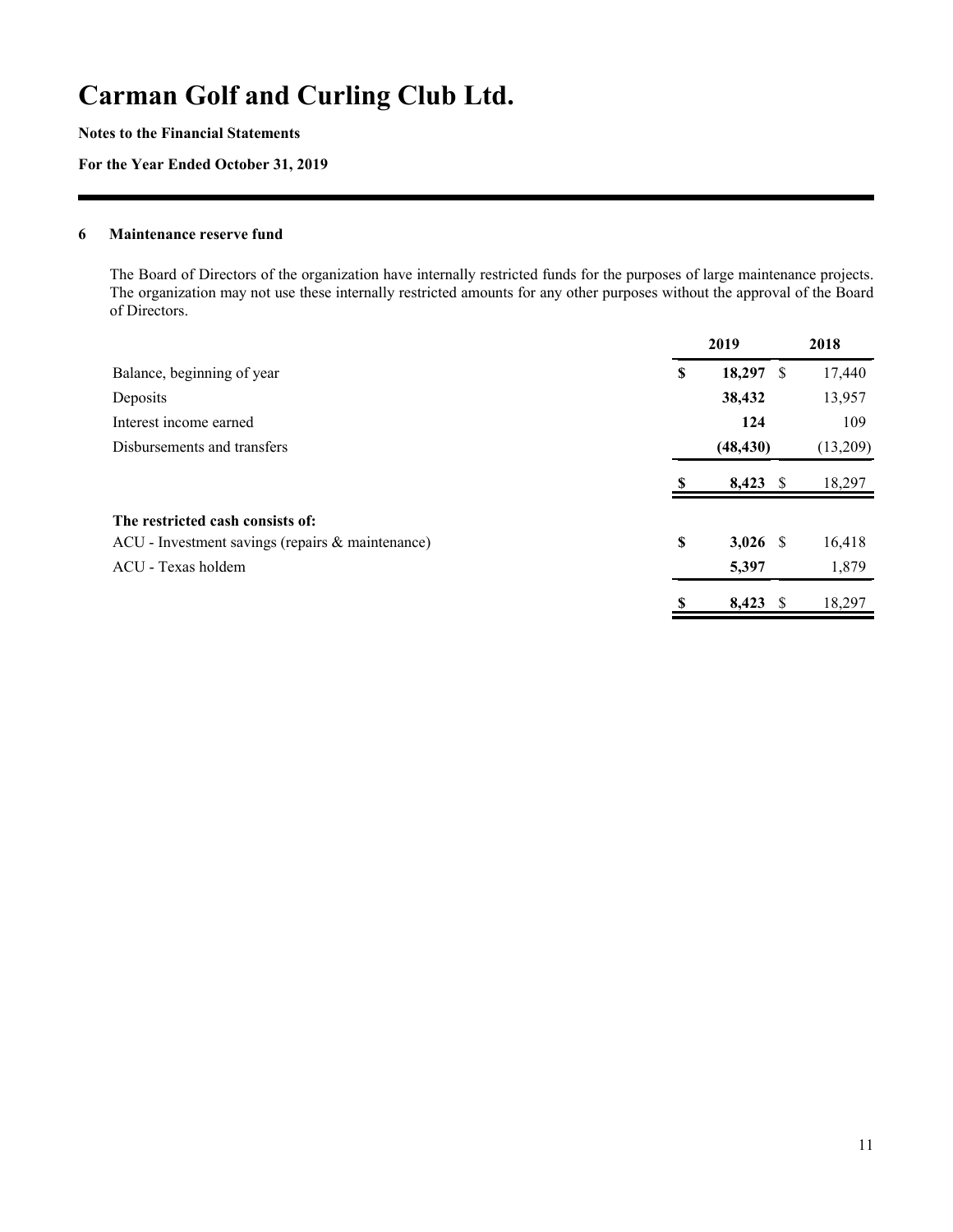**Notes to the Financial Statements**

#### **For the Year Ended October 31, 2019**

#### **7 Long-term debt**

Long-term debt consists of the following:

|                                                                                                                                                                                                                                                                                                                                                                                                                                      |   | 2019       | 2018      |
|--------------------------------------------------------------------------------------------------------------------------------------------------------------------------------------------------------------------------------------------------------------------------------------------------------------------------------------------------------------------------------------------------------------------------------------|---|------------|-----------|
| Access Credit Union<br>Interest at Access Base Rate per annum, repayable in monthly blended payments of<br>\$2,050, due June 30, 2032 and secured by land and buildings.                                                                                                                                                                                                                                                             | S | 212,032 \$ | 227,952   |
| Access Credit Union<br>Interest at Access Base Rate per annum, repayable in monthly payments of \$5,000<br>including interest, due July 1, 2024, secured by a Registered General Security<br>Agreement over all assets with a specific interest in the mowing equipment and carts,<br>Registered Real Property First Charge in the amount of \$300,000 over land and<br>buildings, and a promissory note in the amount of \$318,500. |   | 261,355    | 310,036   |
| <b>Total debt</b>                                                                                                                                                                                                                                                                                                                                                                                                                    |   | 473,387    | 537,988   |
| Current portion of long-term debt                                                                                                                                                                                                                                                                                                                                                                                                    |   | (67, 107)  | (68, 512) |
| Long-term portion of debt                                                                                                                                                                                                                                                                                                                                                                                                            |   | 406,280 \$ | 469,476   |

Canadian accounting standards for not-for-profit organizations require that loans that the lender can require to be repaid on demand be classified as current liabilities.

Management does not believe that the demand features of the callable debt will be exercised in the current period. Assuming payment of the callable debt is not demanded, regular principle repayments required on all long-term debt over the next five years and thereafter are as follows:

| Year         |    | Amount  |  |
|--------------|----|---------|--|
| 2020         | \$ | 67,107  |  |
| 2021         |    | 69,807  |  |
| 2022         |    | 72,615  |  |
| 2023         |    | 75,535  |  |
| 2024         |    | 65,818  |  |
| Subsequent   |    | 122,505 |  |
| <b>Total</b> | S  | 473,387 |  |

### **8 Financial instruments**

The organization is exposed to various risks through its financial instruments. The fair value of these financial instruments approximate their carrying values, Unless otherwise noted. The following analysis describes the organization's risk exposure as at October 31, 2019.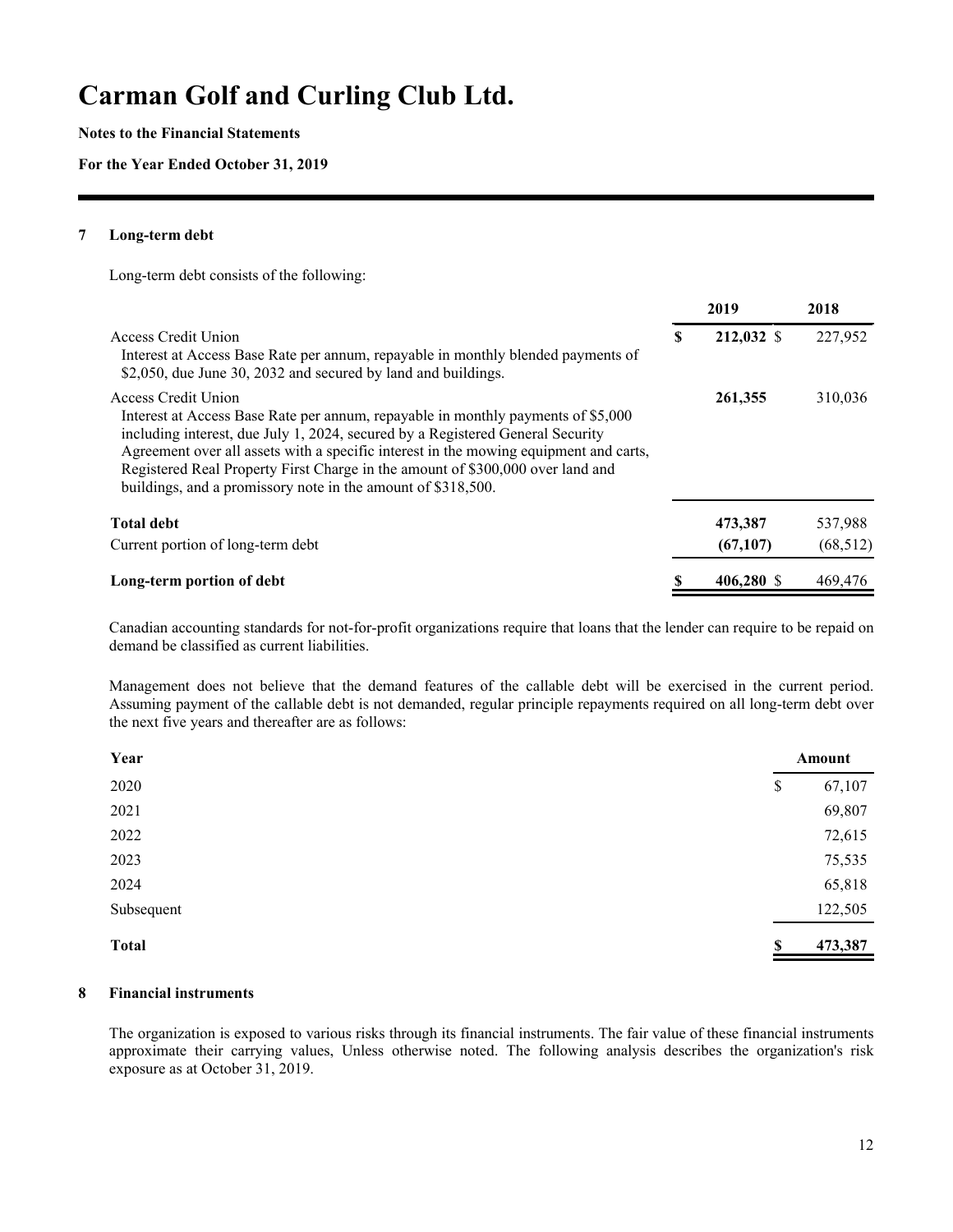**Notes to the Financial Statements**

#### **For the Year Ended October 31, 2019**

#### **8 Financial instruments continued**

Liquidity risk:

Liquidity risk is the risk that the organization will encounter difficulty in meeting obligations associated with financial liabilities which is dependent on receipt of funds from operations and continued support by financial institutions providing sufficient operating lending facilities.

Credit risk:

The organization's main credit risks relate to its cash and short-term investments and receivables which are assessed, on a continuous basis, on the basis of amounts for which ultimate collections is reasonably assured based on their estimated realizable value.

#### Interest rate risk:

The organization is exposed to interest rate risk on its floating interest rate financial instruments, which include the line of credit and callable term debt. Floating rate instruments subject the organization to its cash flow risk.

### **9 Share capital**

|                           | 2019       | 2018   |
|---------------------------|------------|--------|
| 54 Class A common shares  | 500 \$     | 1,350  |
| 367 Class B common shares | 9.175      | 10,900 |
| <b>Total</b>              | $9,675$ \$ | 12,250 |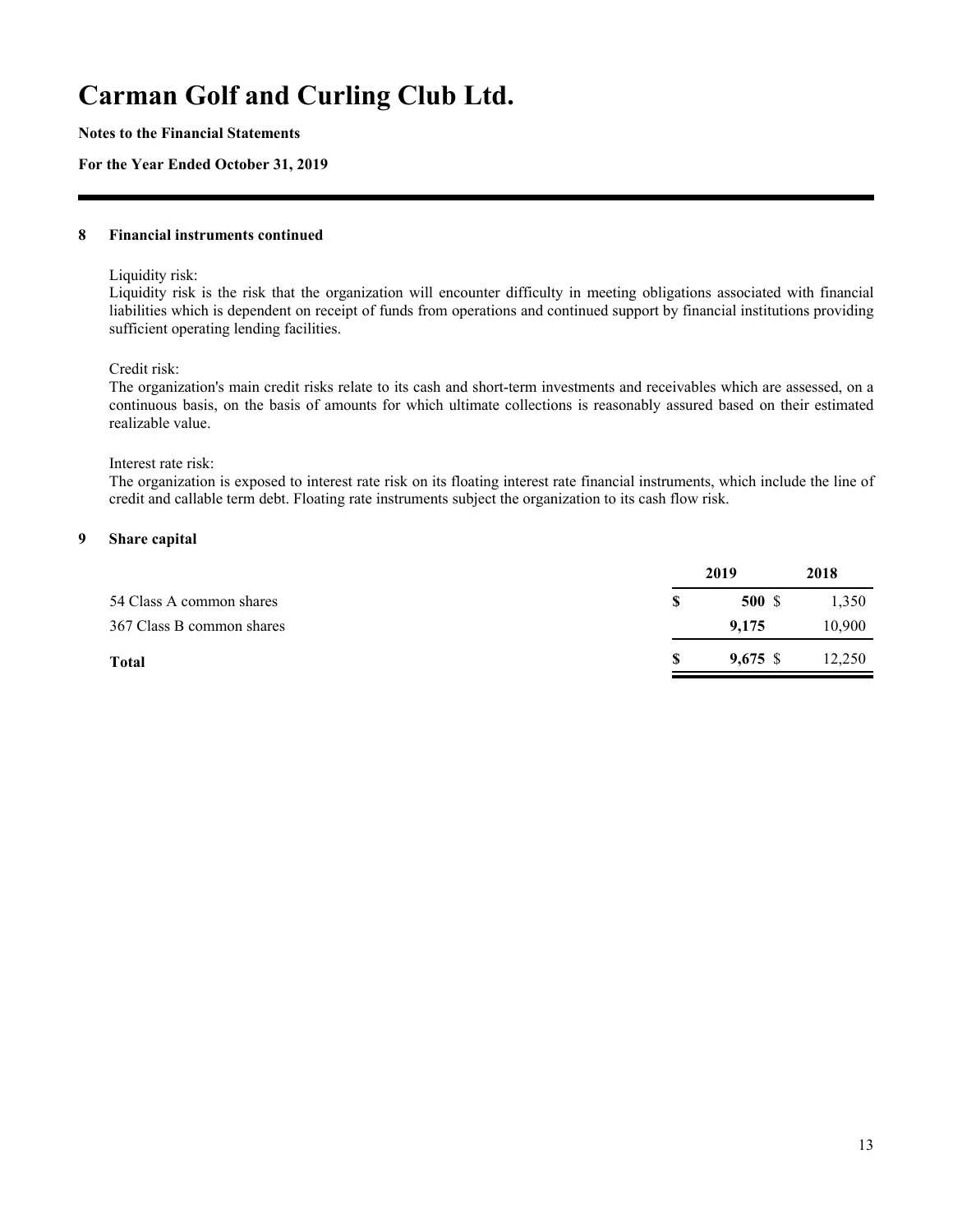### **Statement of Operations - Golf**

### **For the Year Ended October 31, 2019**

|                                     |             | 2019    | 2018          |
|-------------------------------------|-------------|---------|---------------|
| Revenue                             |             |         |               |
| Memberships                         | $\mathbb S$ | 230,052 | \$<br>225,293 |
| Green fees                          |             | 180,111 | 186,983       |
| Golf cart rentals                   |             | 104,191 | 103,407       |
| Compound storage                    |             | 19,194  | 19,753        |
| Other golf income                   |             | 22,918  | 15,527        |
| Trail fees                          |             | 11,191  | 13,295        |
| Share initiation                    |             | 4,080   | 4,225         |
| Club storage                        |             | 1,716   | 1,182         |
| Donations                           |             | 15      | 550           |
| Share assessment                    |             | 1,900   | 525           |
|                                     |             | 575,368 | 570,740       |
| <b>Expenses</b>                     |             |         |               |
| Accounting fees                     |             | 5,383   | 4,419         |
| Administration and general expenses |             | 5,007   | 4,677         |
| Advertising and promotion           |             | 14,619  | 14,198        |
| Caretaker                           |             | 6,240   | 4,980         |
| Clubhouse                           |             | 7,851   | 7,159         |
| Competitions and tournaments        |             | 2,524   | 2,949         |
| Employee benefits                   |             | 25,962  | 29,333        |
| Equipment rental                    |             | 8,688   | 11,017        |
| Insurance - general                 |             | 10,386  | 9,775         |
| Interest and bank charges           |             | 9,756   | 10,282        |
| Interest on mortgages               |             | 19,999  | 7,286         |
| Membership expense                  |             | 6,693   | 2,747         |
| Penalties and interest              |             |         | 318           |
| Professional contract               |             | 71,305  | 70,586        |
| Property taxes                      |             | 13,196  | 13,503        |
| Repairs and maintenance - equipment |             |         | 1,418         |
| Repairs and maintenance - grounds   |             | 80,273  | 80,015        |
| Salaries and wages                  |             | 200,209 | 209,328       |
| Sponsorship / member / guest night  |             | 584     | 2,150         |
| <b>Utilities</b>                    |             | 26,554  | 26,041        |
| Wages - administration              |             | 12,335  | 10,889        |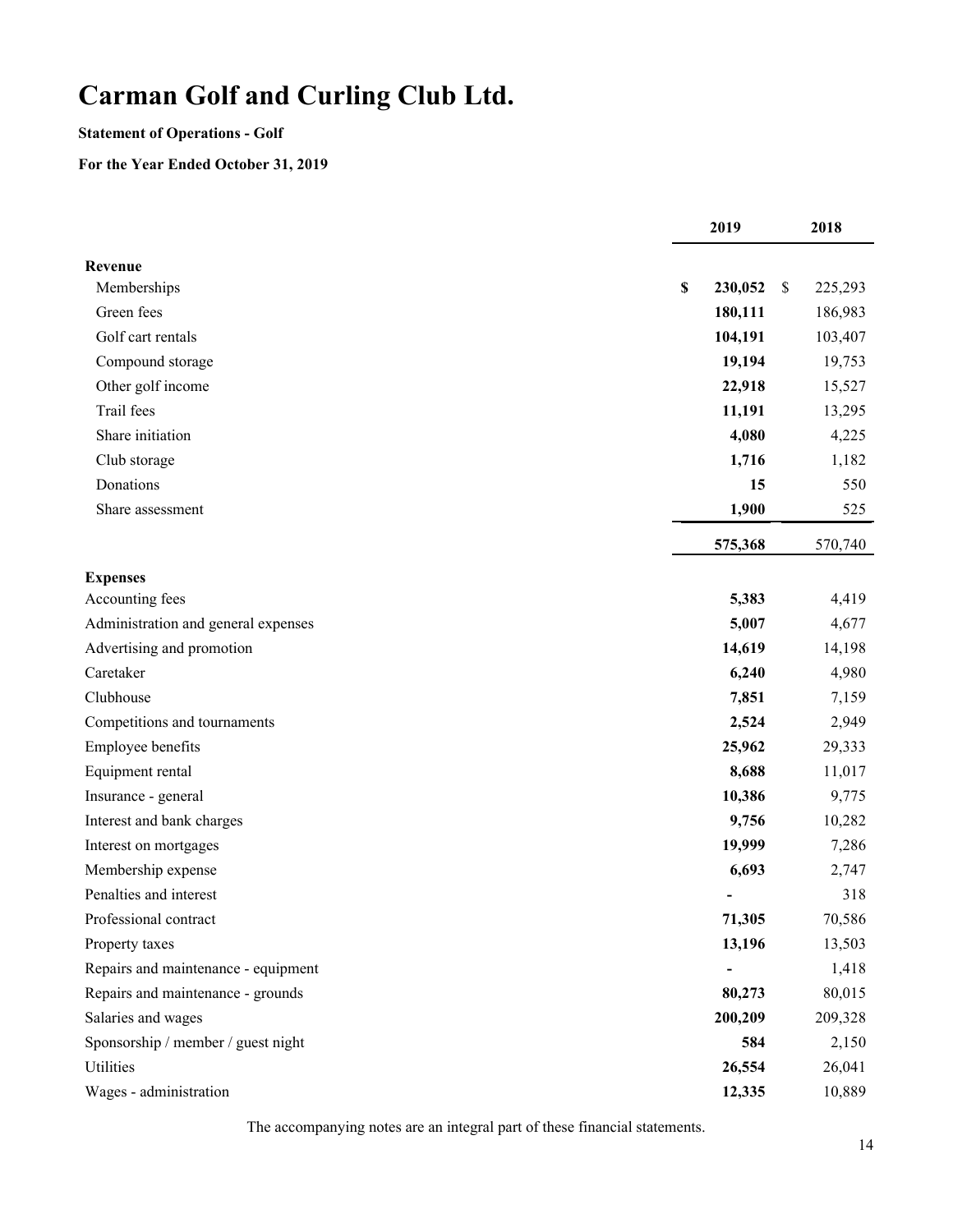### **Statement of Operations - Golf**

## **For the Year Ended October 31, 2019**

|                                               | 2019    | 2018    |
|-----------------------------------------------|---------|---------|
| Wages - back shop                             | 9,009   | 7,086   |
| Wages - general manager                       | 15,000  | 16,043  |
|                                               | 551,573 | 546,199 |
| Excess (deficiency) of revenues over expenses | 23,795  | 24,541  |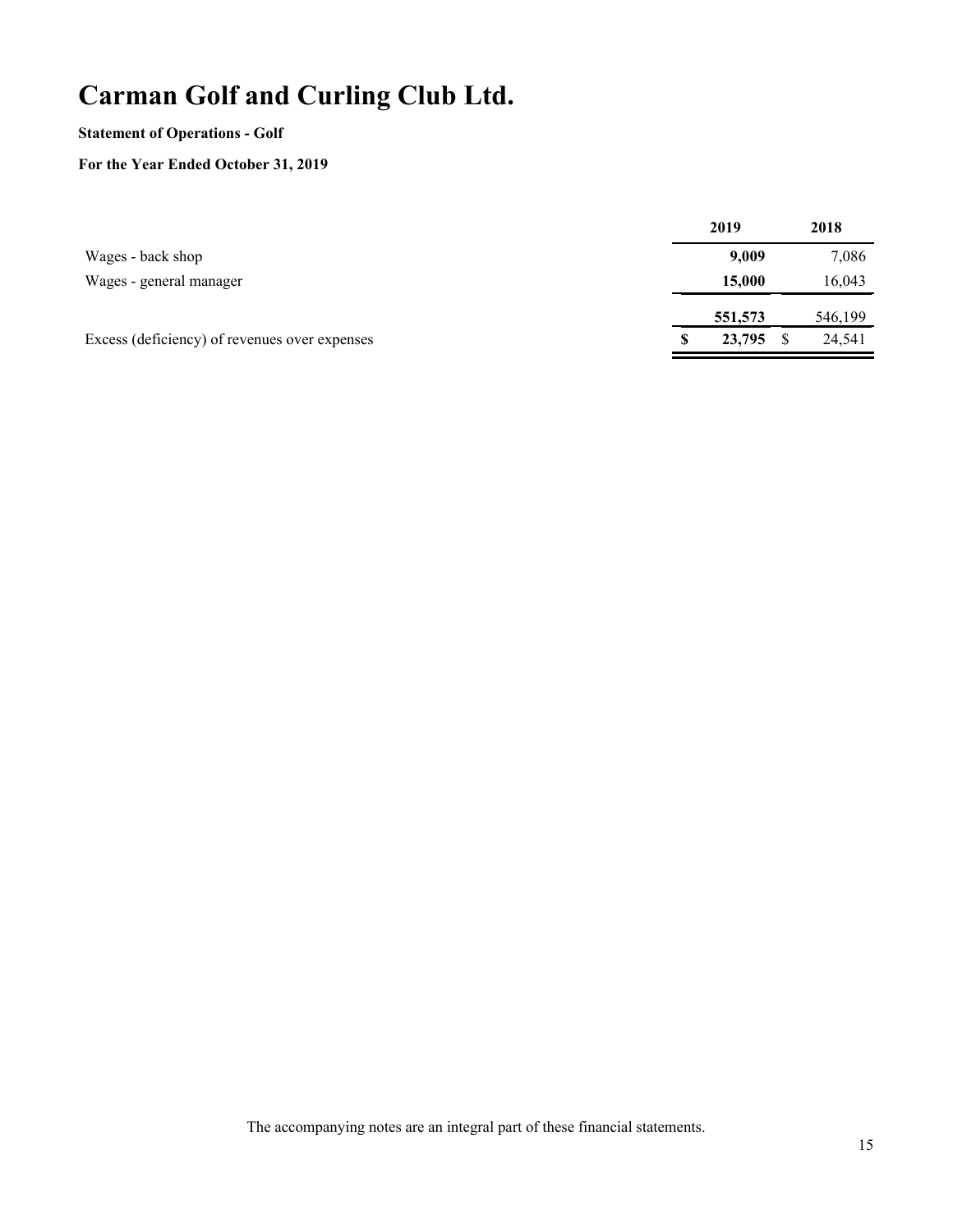## **Statement of Operations - Curling**

## **For the Year Ended October 31, 2019**

|                                               | 2019                | 2018                    |
|-----------------------------------------------|---------------------|-------------------------|
| Revenue                                       |                     |                         |
| Curling league fees                           | \$<br>45,783        | 45,724<br><sup>\$</sup> |
| Fundraising                                   | 21,507              | 31,277                  |
| Wall and ice sign                             | 13,425              | 12,300                  |
| Curling non league                            | 2,085               | 2,318                   |
| Ice rental                                    | 2,598               | 1,838                   |
|                                               | 85,398              | 93,457                  |
| <b>Expenses</b>                               |                     |                         |
| Accounting fees                               | 3,262               | 5,473                   |
| Administration and general expenses           | 2,275               | 2,625                   |
| Advertising and promotion                     | 665                 | 855                     |
| Clubhouse                                     | 7,707               | 4,878                   |
| Delivery, freight and postage                 | 8,627               | 8,907                   |
| Insurance                                     | 5,372               | 5,056                   |
| Interest and bank charges                     | 516                 | 2,933                   |
| Membership expense                            | 1,778               | 2,657                   |
| Property taxes                                | 5,914               | 5,735                   |
| Rental                                        |                     | 227                     |
| Repairs and maintenance - equipment           | 12,912              | 11,613                  |
| Salaries and wages                            | 31,809              | 33,117                  |
| Sponsorship / member / guest night            |                     | 2,137                   |
| <b>Utilities</b>                              | 16,771              | 13,419                  |
| Warranty                                      | 520                 | 119                     |
|                                               | 98,128              | 99,751                  |
| Excess (deficiency) of revenues over expenses | $(12,730)$ \$<br>\$ | (6,294)                 |